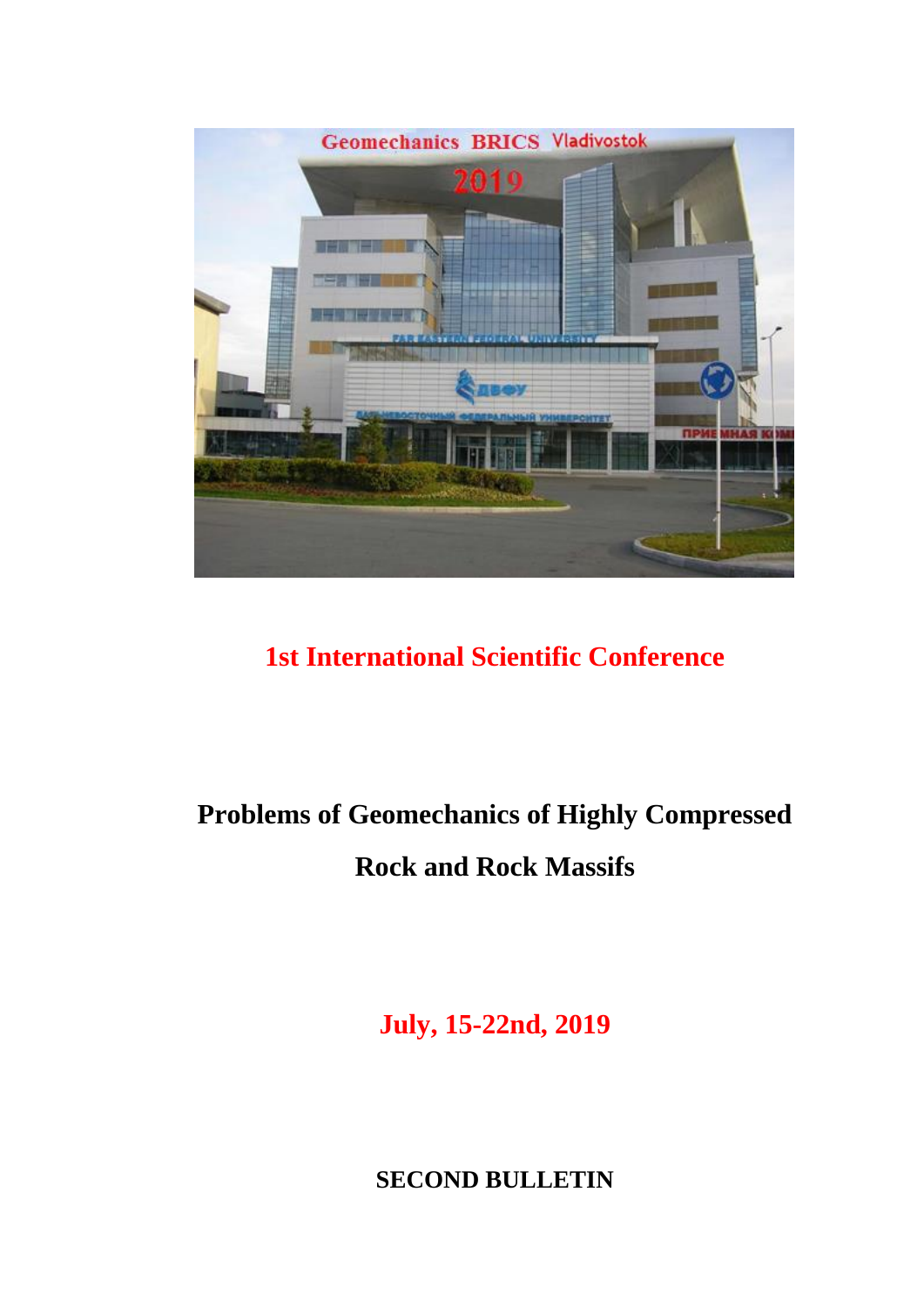## **Dear Colleagues!**

The 1st International Scientific Conference «Problems of Geomechanics of Highly Compressed Rock and Rock Massifs» will take place at Far-Eastern Federal University (Vladivostok, Russia) with support of Institute of Applied Mathematics of Russian Academy of Science Far-Eastern Branch (IAM FEB RAS) and Mining Institute FEB RAS on July 15-22, 2019. The venue of the conference is the Column Hall of the FEFU, Russia Iceland, Vladivostok.

You have an opportunity to review the list of accepted papers at the web-site of the Forum [http://dcdgr.ru/,](http://dcdgr.ru/) where you also can find the Program of the Conference a bit later in June. **English language** Presentation of Plenary Reports is demanded. The speakers can use Russian or English languages for oral reports.

| peneuaie                 |                                                                                                                                                                                                     |  |  |  |  |  |
|--------------------------|-----------------------------------------------------------------------------------------------------------------------------------------------------------------------------------------------------|--|--|--|--|--|
| <b>July 15, Monday</b>   | Arrival of participants. Registration of<br>participants, the foyer, Building "B", FEFU                                                                                                             |  |  |  |  |  |
| July 16, Tuesday         | 8.30 Registration of participants, the foyer,<br>Building "B", FEFU<br>9.00 -18.00 Plenary session, the Column<br><b>Hall of FEFU</b>                                                               |  |  |  |  |  |
| July 17, Wednesday       | $9.00 - 18.00$ Working session, the Column<br>Hall of FEFU. Parallel Sessions                                                                                                                       |  |  |  |  |  |
| July 18, Thursday        | 9.00 -12.00 Closing ceremony. Roundtable<br>on Geomechaincs. Discussion of<br>Russia-China-India research cooperation<br>program, Column Hall, FEFU.<br>13.00-18.00 Visits to Laboratories and City |  |  |  |  |  |
| July 19, Friday          | 8.00-18.00 Visit to Geodynamical Testing<br>Ground (Dalnegorsk City)                                                                                                                                |  |  |  |  |  |
| <b>July 20, Saturday</b> | 8.00-18.00 Comeback from Geodynamical<br>Testing Ground (Dalnegorsk City) to<br>Vladivostok                                                                                                         |  |  |  |  |  |
| <b>July 21, Sunday</b>   | 10.00-12.00 – Program Committee Session.<br>17.00-20.00 - Friendship Dinner                                                                                                                         |  |  |  |  |  |
| July 22, Monday          | Departure of participants                                                                                                                                                                           |  |  |  |  |  |

#### **Schedule**

### **Accommodation**

The conference participants will be accommodated in the "**Vladivostok**" and "**Amursky Bay**" hotels in connection with the preparation of the International Hotel "FEFU Campus" for the Eastern Economic Forum. You can familiarize yourself with the conditions of accommodation on the websites of hotels: [https://azimuthotels.com/Russia/azimut-hotel-vladivostok/,](https://azimuthotels.com/Russia/azimut-hotel-vladivostok/) [https://azimuthotels.com/Russia/a-hotel-amur-bay-vladivostok/.](https://azimuthotels.com/Russia/a-hotel-amur-bay-vladivostok/)

Booking are made independently. A settlement in hotel is recommended in the "**Vladivostok**" and "**Amursky Bay**" hotels, which are located close to each other because the convenience of leaving for FEFU Campus by general bus during the Conference. In addition, booking is recommended **no later than May 1st**, since July is a high season.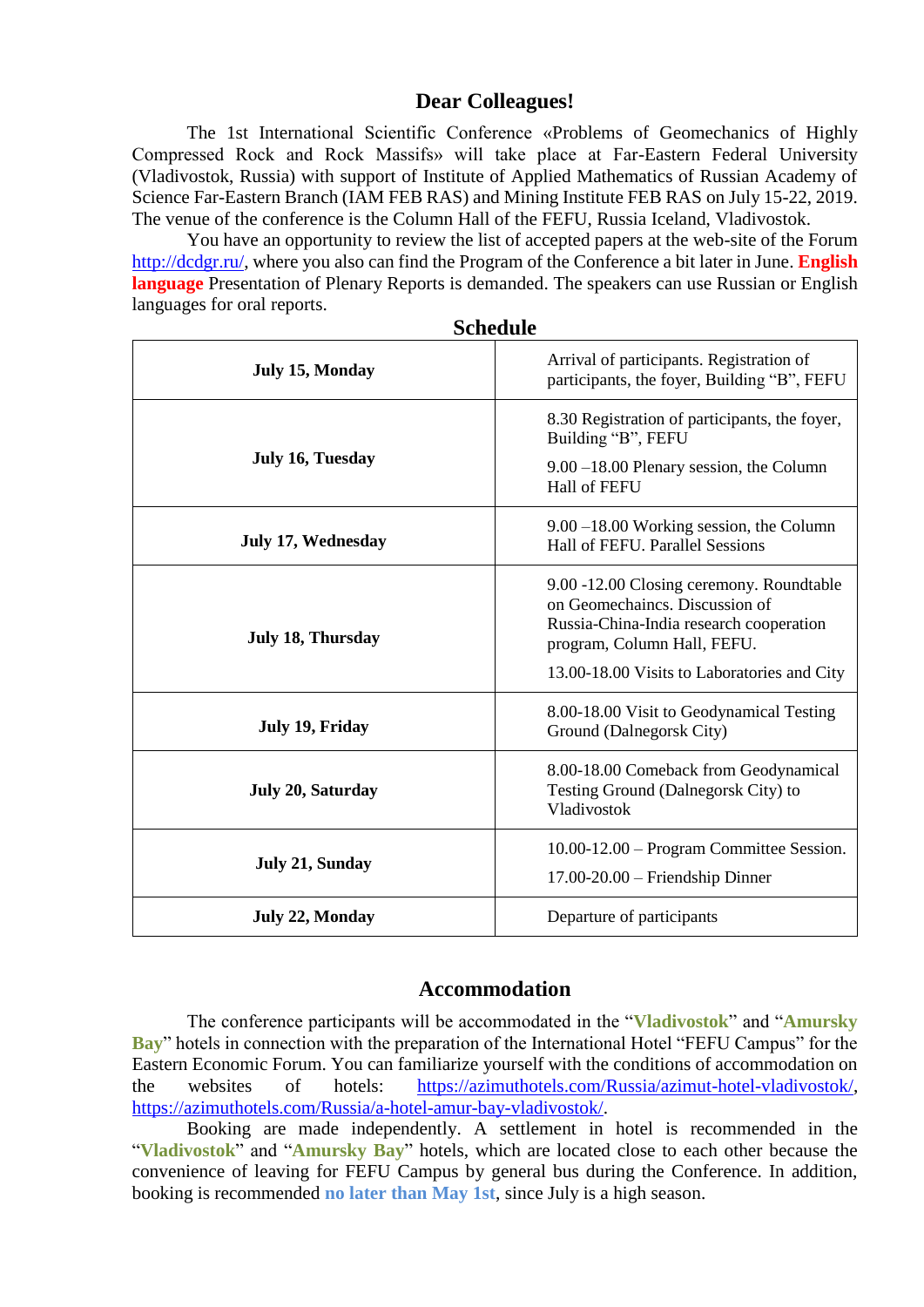#### **Travel**

You can get to the hotel from the airport "**Knevichi**" by electric train "Aeroexpress" to the City Railway Station and then take a taxi (details of the route on the hotel's websites). Taxi ordering is possible directly from the "Knevichi" airport via a cell phone, we recommend the popular taxi service "Maxim" (tel.: 8-423-2888-888). In this case, the address of the hotel is announced to the dispatcher.

Delivering to the Campus during the conference will be carried out by a general bus from the "**Vladivostok**" and "**Amursky Bay**" hotels. You can get the FEFU Campus independently by regular bus number **15** from the "Funicular" Bus Stop or by taxi.

# **Proceedings of Conference Papers**

Conference reports that have been approved by the Program Committee will be recommended for publication in the international "**Journal of Rock Mechanics & Geotechnical Engineering"**, indexed by Scopus and WoS. In addition, the publication of reports is possible in the journal **"E3S Web of Conferences"**, also indexed by the Scopus and WoS. Texts of reports in hardcopy (1 pic) and e-copy (.docx, .doc, .pdf) should be submitted both before the last day of the Conference. The rules for submitting articles are set out on the journal's sites [https://www.journals.elsevier.com/journal-of-rock-mechanics-and-geotechnical-engineering/,](https://www.journals.elsevier.com/journal-of-rock-mechanics-and-geotechnical-engineering/) [https://www.e3s-conferences.org/.](https://www.e3s-conferences.org/) Payment for the publication, if necessary, is made at the expense of the authors of the report.

Deadline for submission of reports is **August 1, 2019**. Please, e-mail the e-copy to conf ru cn@mail.ru.

#### **Participation in conference events**

There are some event planned during the Conference, including a visit to the **Laboratory** on "Geomechanics of Highly Compressed Rock & Rock Massifs" FEFU, a visit to a deep **Geodynamic Test Ground** at the Nikolayevsky mine, Dalnegorsk City and a cultural program.

Participation in all events is at the expense of participants and it is not included in the registration fee. A visit to the Laboratory does not require any expenses; visit the geodynamic test ground is including flight Vladivostok City – Dalnegorsk City in the business trip plan and back by flight or by bus with accommodation in a hotel. Details of the trip and the program will be sent to all comers.

**The cultural program** includes visiting memorials of Vladivostok (Vladivostok Fortress, City Aquarium, Opera and Ballet Theater, boat trips, etc.).

Please plan your participation in advance program and include all selected events in the registration form.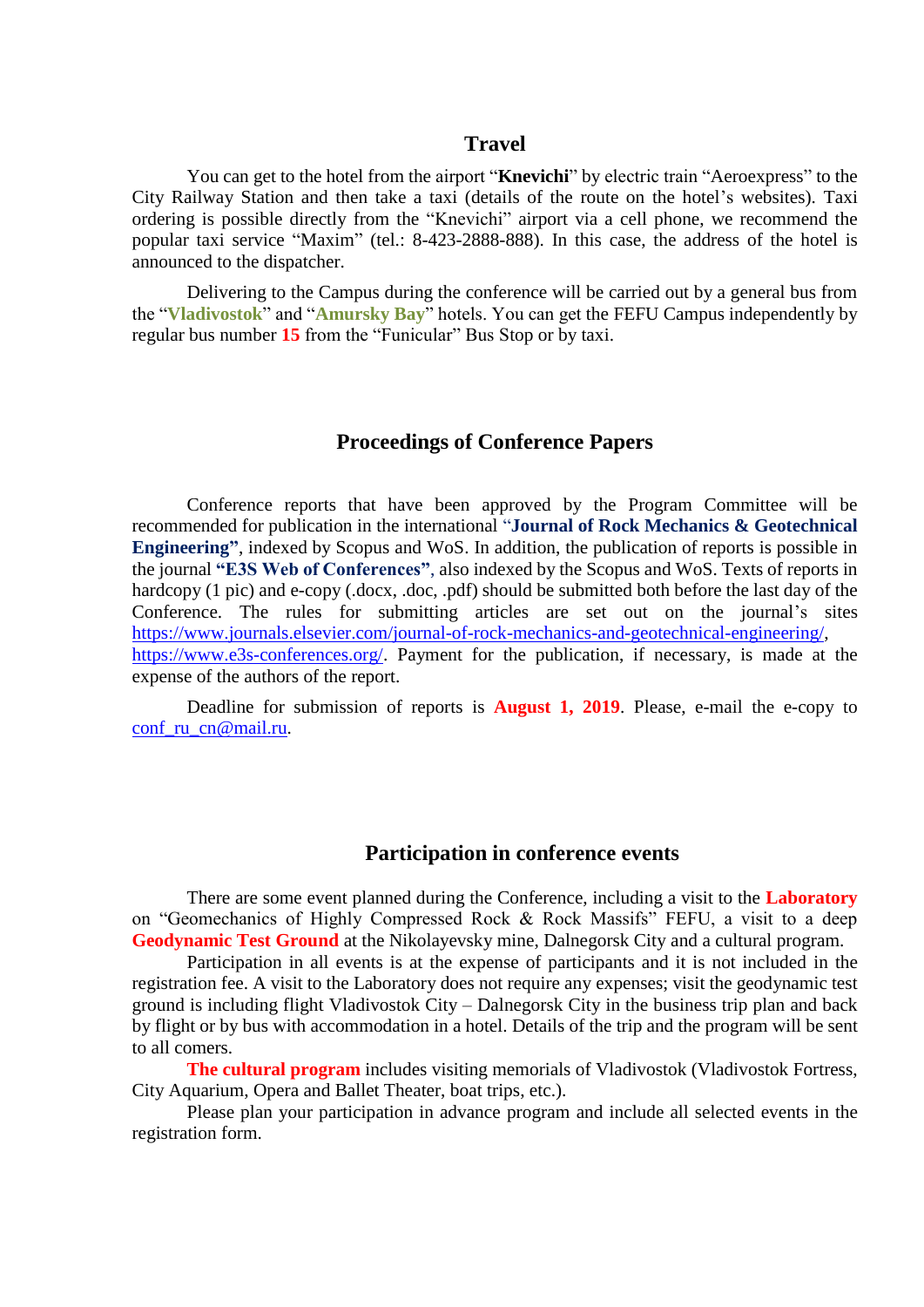#### **Payment of the registration fee**

Registration fee for Russian participants is **5000 Rubles**, registration fee for foreign participants is **\$200 USD**. The amount of the registration fee was changed compared to the 1st Bulletin in connection with the requirements of FEFU for holding conferences.

It is preferable to transfer the registration fee for Russian participants through the **ATM of Sberbank of Russia**. For the foreign participants the payment details will be sent by separate notice until **April 20th**. Those participants who require payment of the registration fee under the contract, must send the details of the paying organization. Agreement negotiation in terms of FEFU takes from 1 month.

#### **Organizing Committee Contacts**

630091, Vladivostok, Russia FEFU, School of Engineering, Ajax, 10, SE FEFU, office С-801, building "C" Tel +7 (423)-265-24-24 (extension number 2165) Fax +7 (423) 231 18 56 E-Mail: [conf\\_vl\\_ru\\_cn@mail.ru](mailto:conf_vl_ru_cn@mail.ru) Web : [http://dcdgr.ru](http://dcdgr.ru/)